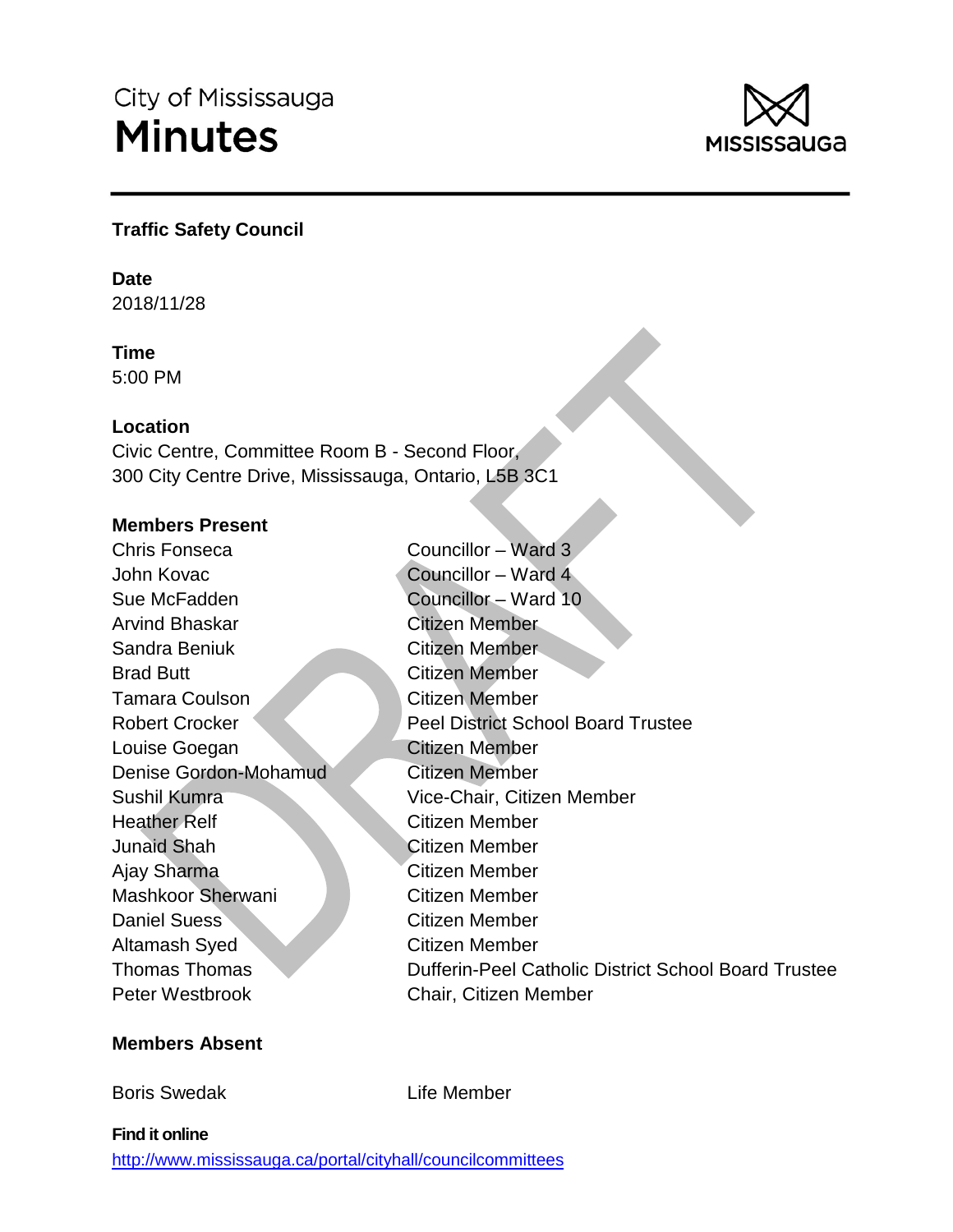## **Advisory Board:**

Sheelagh Duffin Supervisor, Crossing Guards Denna Tallia Traffic Operations Technologist Daniel Elias **Principals'/Vice-Principals Association of PDSB** Sgt. Jason Watson Peel Regional Police

## **Contact**

Angie Melo, Legislative Coordinator, Legislative Services 905-615-3200 ext. 5423 [angie.melo@mississauga.ca](mailto:angie.melo@mississauga.ca)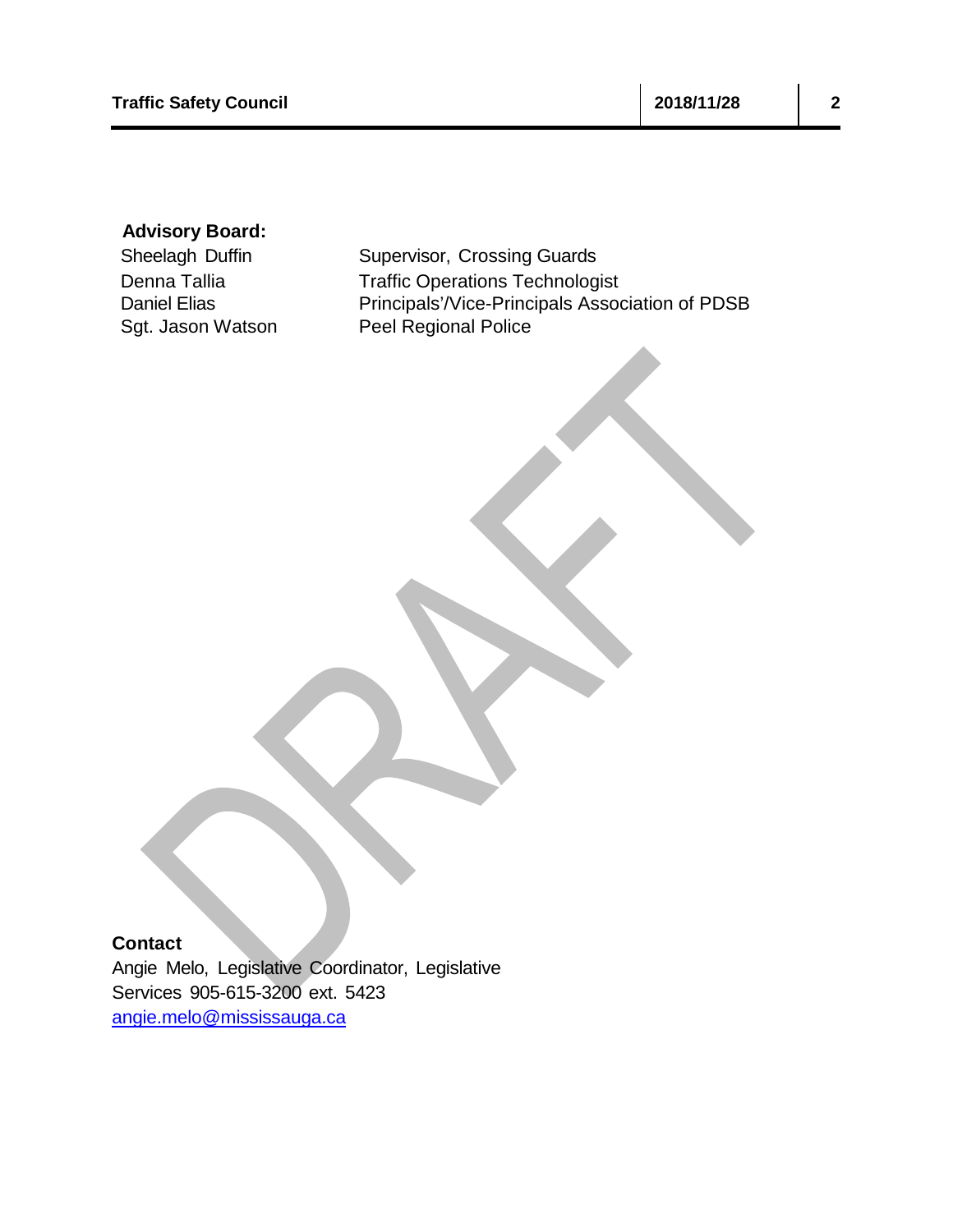1. CALL TO ORDER – 5:02 PM

## 2. DECLARATION OF CONFLICT OF INTEREST - Nil

- 3. PRESENTATIONS Nil
- 4. PUBLIC QUESTION PERIOD

No Members of the public requested to speak

- 5. MATTERS TO BE CONSIDERED
- 5.1. Traffic Safety Council Draft Minutes June 20, 2018

Draft Minutes of the Traffic Safety Council meeting on June 20, 2018

Approved (A. Syed)

5.2. Site Inspection Report - Derry West Village Public School (Ward 11)

Site Inspection report for the site inspection conducted on June 25, 2018 at the intersection of Kaiser Drive and Village Walk for the students attending Derry West Village Public School.

RECOMMENDATION

That the request for the placement of a crossing guard at the intersection of Kaiser Drive and Village Walk for the students attending Derry West Village Public School be denied as the warrants are not met.

Approved (L. Goegan) RECOMMENDATION – TSC-0060-2018

## 5.3. Site Inspection Report - Derry West Village Public School (Ward 11)

Site Inspection Report for the site inspection conducted on June 25, 2018 at the intersection of Kaiser Drive and Magistrate Terrace for the students attending Derry West Village Public School.

### RECOMMENDATION

1. That the request for the placement of a crossing guard at the intersection of Kaiser Drive and Magistrate Terrace, for the students attending Derry West Village Public School, be denied as the warrants are not met.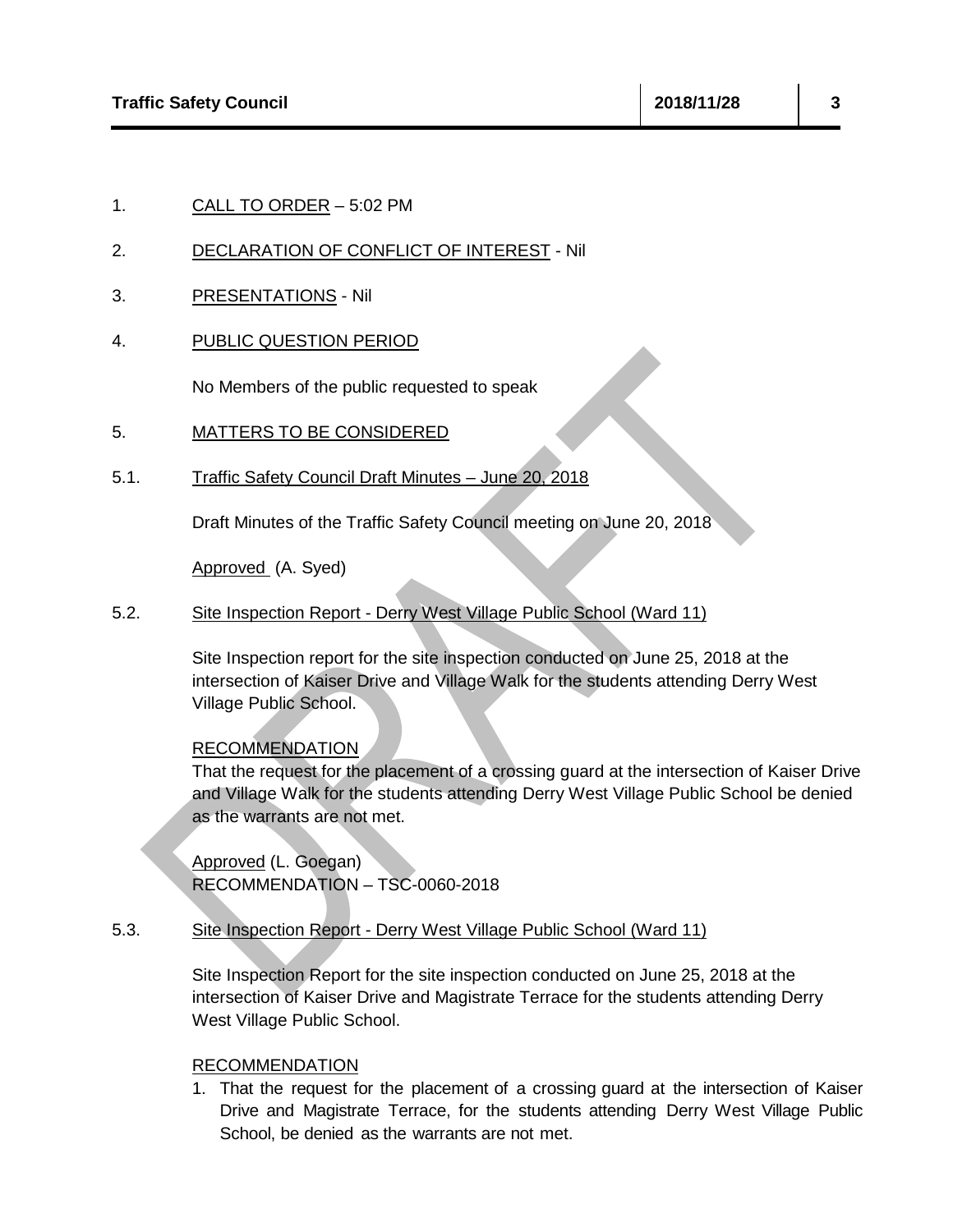2. That Traffic Safety Council be requested to conduct a further site inspection at the intersection of Kaiser Drive and Magistrate Terrace, for the students attending Derry West Village Public School, in October 2018 once the School Walking Routes Program has been launched on International Walk to School Day on October 10, 2018.

Approved (D. Suess) RECOMMENDATION - TSC-0061-2018

5.4. Site Inspection Report - Derry West Village Public School (Ward 11)

Site Inspection Report for the site inspection conducted on October 29, 2018 at the intersection of Kaiser Drive and Magistrate Terrace for the students attending Derry West Village.

## RECOMMENDATION

That the request for the placement of a crossing guard at the intersection of Kaiser Drive and Magistrate for the students attending Derry West Village Public School be denied as the warrants are not met.

Approved (H. Relf) RECOMMENDATION – TSC-0062-2018

## 5.5. Site Inspection Report - Queenston Drive Public School (Ward 6)

Site Inspection Report for the site inspection conducted on September 19, 2018, in front of Queenston Drive Public School.

## RECOMMENDATION

- 1. That the request for the placement of a crossing guard on Queenston Drive, in front of Queenston Drive Public School be denied as the warrants are not met.
- 2. That Transportation and Works be requested to review the signage in front of Queenston Drive Public School.

Approved (T. Coulson) RECOMMENDATION – TSC-0063-2018

5.6. Site Inspection Report - Meadowvale Village Public School (Ward 11)

Site Inspection Report for the site inspection conducted on September 20, 2018 at the intersection of Second Line West and Lamplight Way for the students attending Meadowvale Village Public School.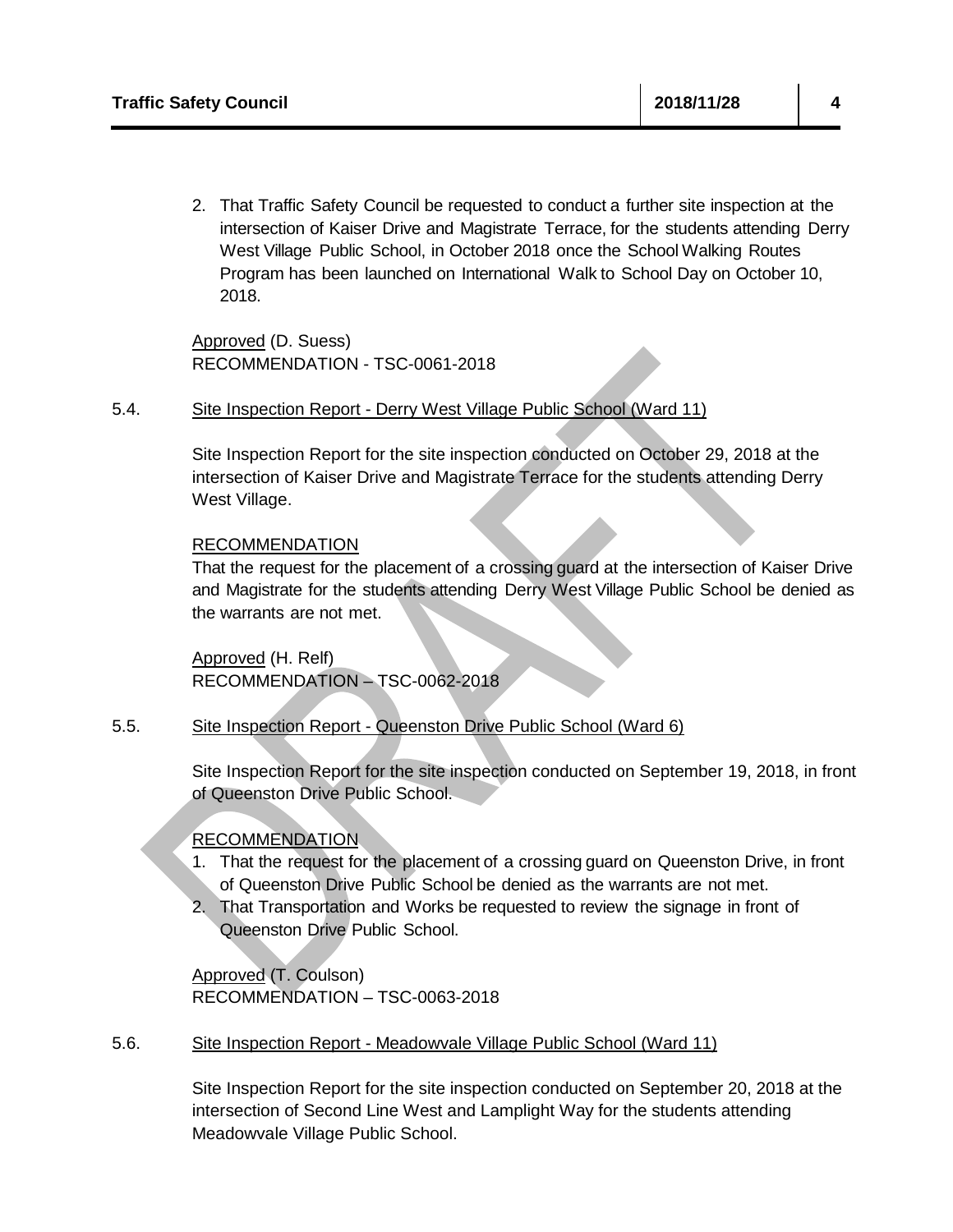That the request to extend the hours of the crossing guard located at the intersection of Second Line West and Lamplight Way for the students attending Meadowvale Village Public School, be denied as the warrants are not met.

Approved (L. Goegan) RECOMMENDATION – TSC-0064-2018

5.7. Site Inspection Report - St. Alfred Catholic Elementary School and Brian W. Fleming Public School (Ward 3)

> Site Inspection Report for the site inspection conducted on September 26, 2018 at the intersection of Havenwood Drive and Williamsport Drive for the students attending St. Alfred Catholic Elementary School and Brian W. Fleming Public School.

## RECOMMENDATION

- 1. That the request for the placement of a crossing guard at the intersection of Havenwood Drive and Williamsport Drive, for the students attending St. Alfred Catholic Elementary School and Brian W. Fleming Public School be denied as the warrants are not met.
- 2. That Transportation and Works be requested to paint stop bars and zebra markings at the stop signs, east and west legs, on Williamsport Drive at Havenwood Drive, for the students attending St. Alfred Catholic Elementary School and Brian W. Fleming Public School.
- 3. That the Principal of St. Alfred Catholic Elementary School be requested to remind students and parents living on the west side of Havenwood Drive to cross with the crossing guards located west to east at Bloor Street and Havenwood Drive.

Approved (Councillor S. McFadden) RECOMMENDATION – TSC-0065-2018

## 5.8. Site Inspection Report - Briarwood Public School (Ward 4)

Site Inspection Report for the site inspection conducted on September 27, 2018 at the intersection of Burnhamthorpe Road East and Molly Avenue for the students attending Briarwood Public School.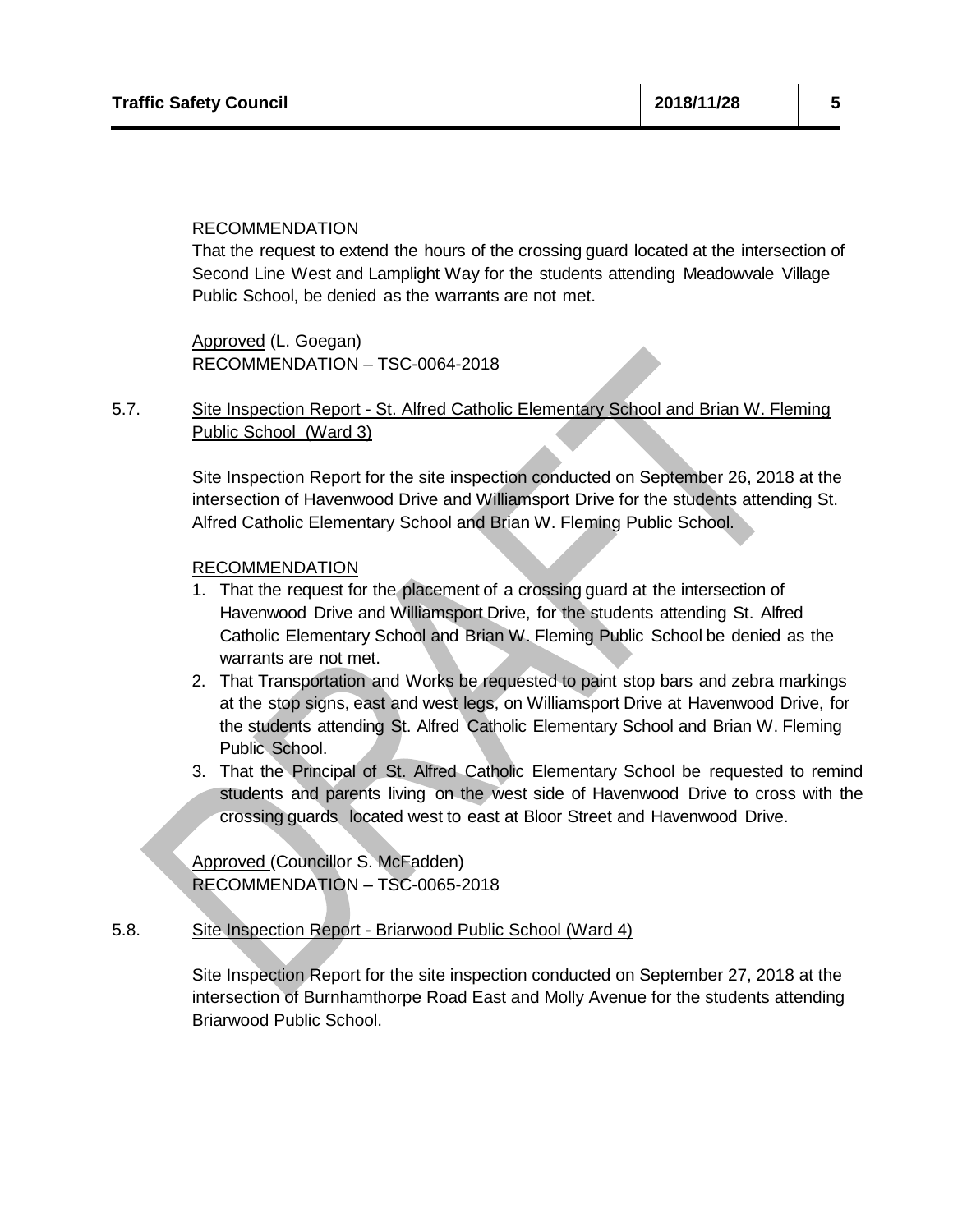That the request for the placement of a crossing guard at the intersection of Burnhamthorpe Road East and Molly Avenue for the students attending Briarwood Public School be denied as the warrants are not met.

Approved (D. Suess) RECOMMENDATION – TSC-0066-2018

## 5.9. Site Inspection Report - Hillside Public School (Ward 2)

Site Inspection Report for the site inspection conducted on October 4, 2018 at the intersection of Brookhurst Road and Kelly Road for the students attending Hillside Public **School** 

### RECOMMENDATION

- 1. That the request for the placement of a crossing guard at the intersection of Brookhurst Road and Kelly Road for the students attending Hillside Public School be denied as the warrants are not met.
- 2. That Transportation and Works be requested to paint zebra markings on the north leg of intersection of Brookhurst Road and Kelly Road, for the students attending Hillside Public School.

Approved (D. Suess) RECOMMENDATION – TSC-0067-2018

## 5.10. Site Inspection Report - Hillside Public School (Ward 2)

Site Inspection Report for the site inspection conducted on October 4, 2018 at the intersection of Brookhurst Road and Seagull Drive for the students attending Hillside Public School.

RECOMMENDATION

- 1. That the request for the placement of a crossing guard at the intersection of Brookhurst Road and Seagull Drive, for the students attending Hillside Public School, be denied as the warrants are not met.
- 2. That Transportation and Works be requested to paint zebra markings on all four legs of the intersection at Brookhurst Road and Seagull Drive for the students attending Hillside Public School.

Approved (Councillor S. McFadden) RECOMMENDATION – TSC-0068-2018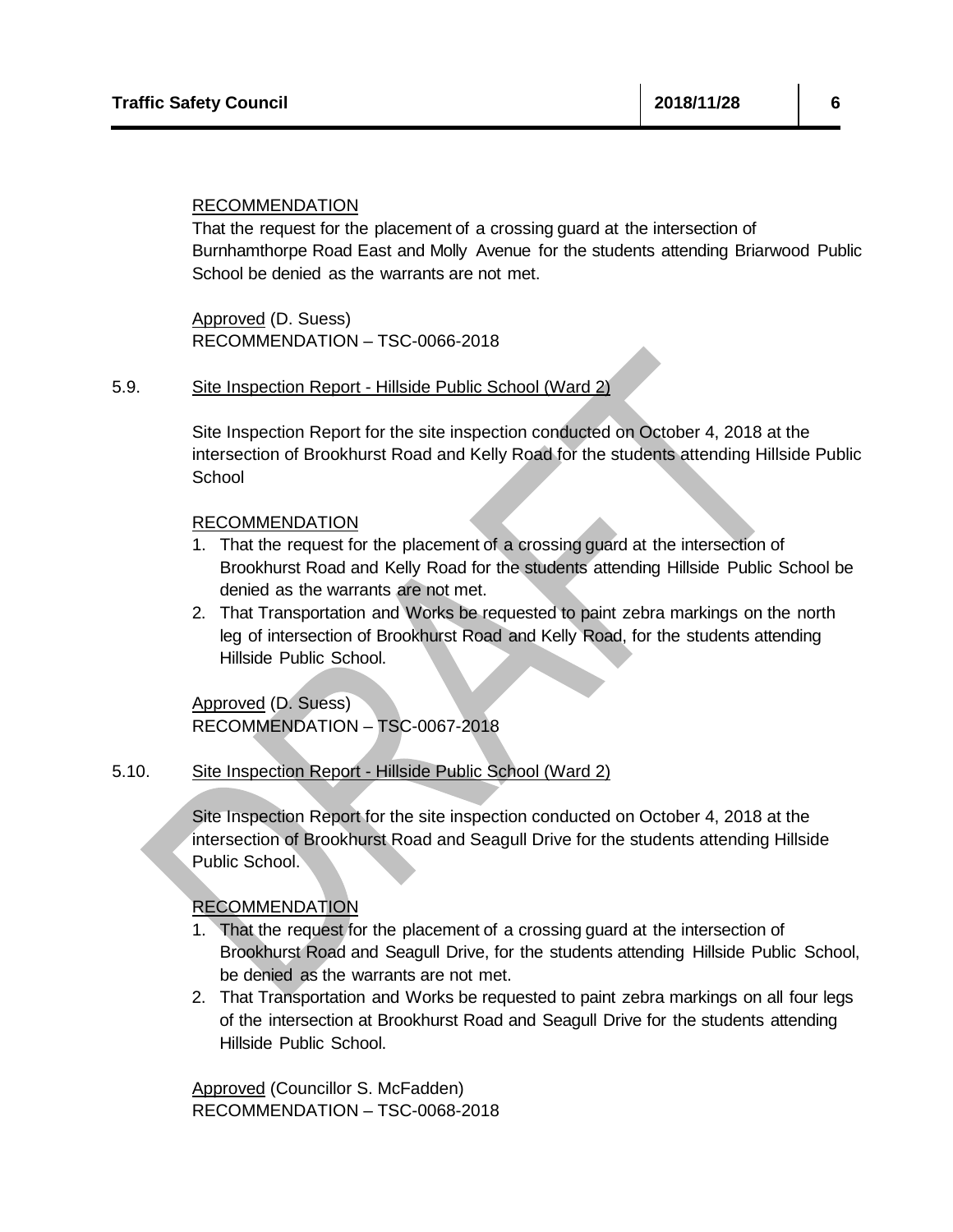## 5.11. Site Inspection Report - Sherwood Mills Public School (Ward 6)

Site Inspection Report for the site inspection conducted on October 16, 2018 at the intersection of Sherwood Mills Blvd. & Fallingbrook Drive for the students attending Sherwood Mills Public School.

## RECOMMENDATION

That the request for the placement of a second crossing guard at the intersection of Sherwood Mills Blvd. and Fallingbrook Drive, for the students attending Sherwood Mills Public School be denied as the warrants are not met.

Approved (S. Kumra) RECOMMENDATION – TSC-0069-2018

## 5.12. Site Inspection Report - St. Therese of the Child Jesus Catholic Elementary School

Site Inspection Report for the site inspection conducted on October 24, 2018 at the intersection of Derry Road and Terragar Blvd. Forest Park Drive for the students attending St. Therese the Child Jesus Catholic Elementary School.

## RECOMMENDATION

- 1. That the request for the placement of a second crossing guard on the south and east leg at the intersection of Derry Road West and Forest Park Drive/Terragar Boulevard, for students attending St. Therese of the Child Jesus Catholic Elementary School be denied as the warrants are not met.
- 2. That the Principal of St. Therese of the Child Jesus Catholic Elementary School be requested to remind the students and the parents as follows:
	- a. to cross with the crossing guards at Forest Park Drive and Bloomfield Crescent if they live east of Forest Park Drive/Terragar Boulevard and Derry Road West;
	- b. to cross with the crossing guards at Derry Road West and Forest Park Drive/Terragar Boulevard if they live north of the intersection.

Approved (Councillor S. McFadden) RECOMMENDATION – TSC-0070-2018

### 5.13. Site Inspection Report - St. Bernadette Catholic Elementary School (Ward 6)

Site Inspection Report for the site inspection conducted on October 30, 2018 at the intersection of Creditview Road and Rosemanor Drive/Edenrose Street for the students attending St. Bernadette Catholic Elementary School.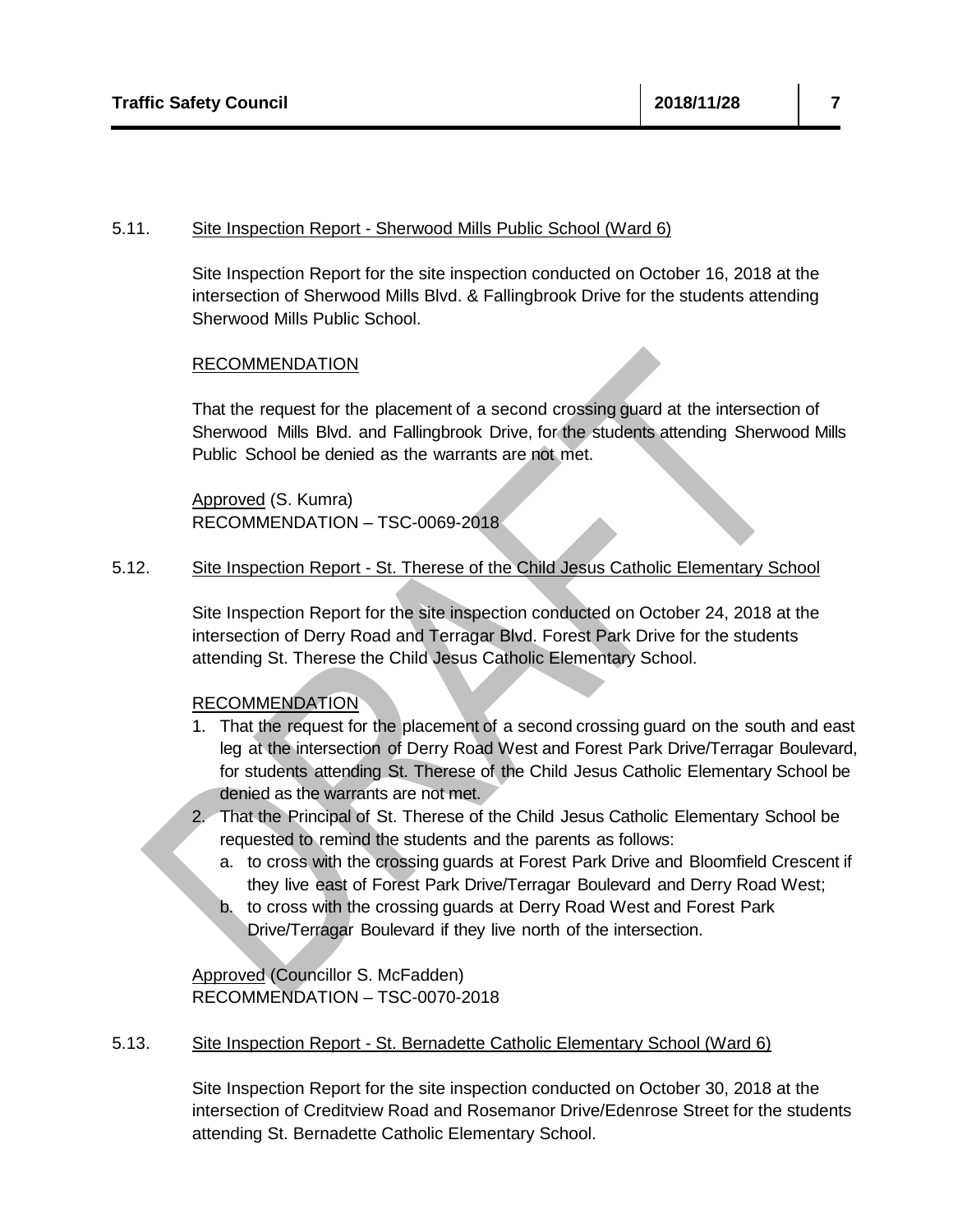That the request to extend the hours for the crossing guards located at the intersection of Creditview Road and Rosemanor Drive/Edenrose Street, to cover the entry and dismissal times for students attending St. Bernadette Catholic Elementary School be denied as the warrants are not met.

Approved (M. Sherwani) RECOMMENDATION – TSC-0071-2018

## 5.14. Site Inspection Report - McBride Avenue Public School (Ward 6)

Site Inspection Report for the site inspection conducted on October 12, 2018 at the intersection of McBride Avenue and Oakglade Crescent for the students attending McBride Avenue Public School.

### RECOMMENDATION

- 1. That the Traffic Safety Council be requested to conduct a further site inspection at the intersection of McBride Avenue and Grechen Road for the students attending McBride Avenue Public School.
- 2. That Transportation and works be request to review the signage on McBride Avenue in front of the school.

Approved (B. Butt) RECOMMENDATION – TSC-0072-2018

## 5.15. Site Inspection Report - McBride Avenue Public School (Ward 6)

Site Inspection Report for the site inspection conducted on November 13, 2018 at the intersection of McBride Avenue and Grechen Road for the students attending McBride Avenue Public School.

## RECOMMENDATION

That the request for the placement of a crossing guard at the intersection of McBride Avenue and Grechen Road for the students attending McBride Avenue Public School be denied as the warrants are not met.

Approved (S. Kumra) RECOMMENDATION – TSC-0073-2018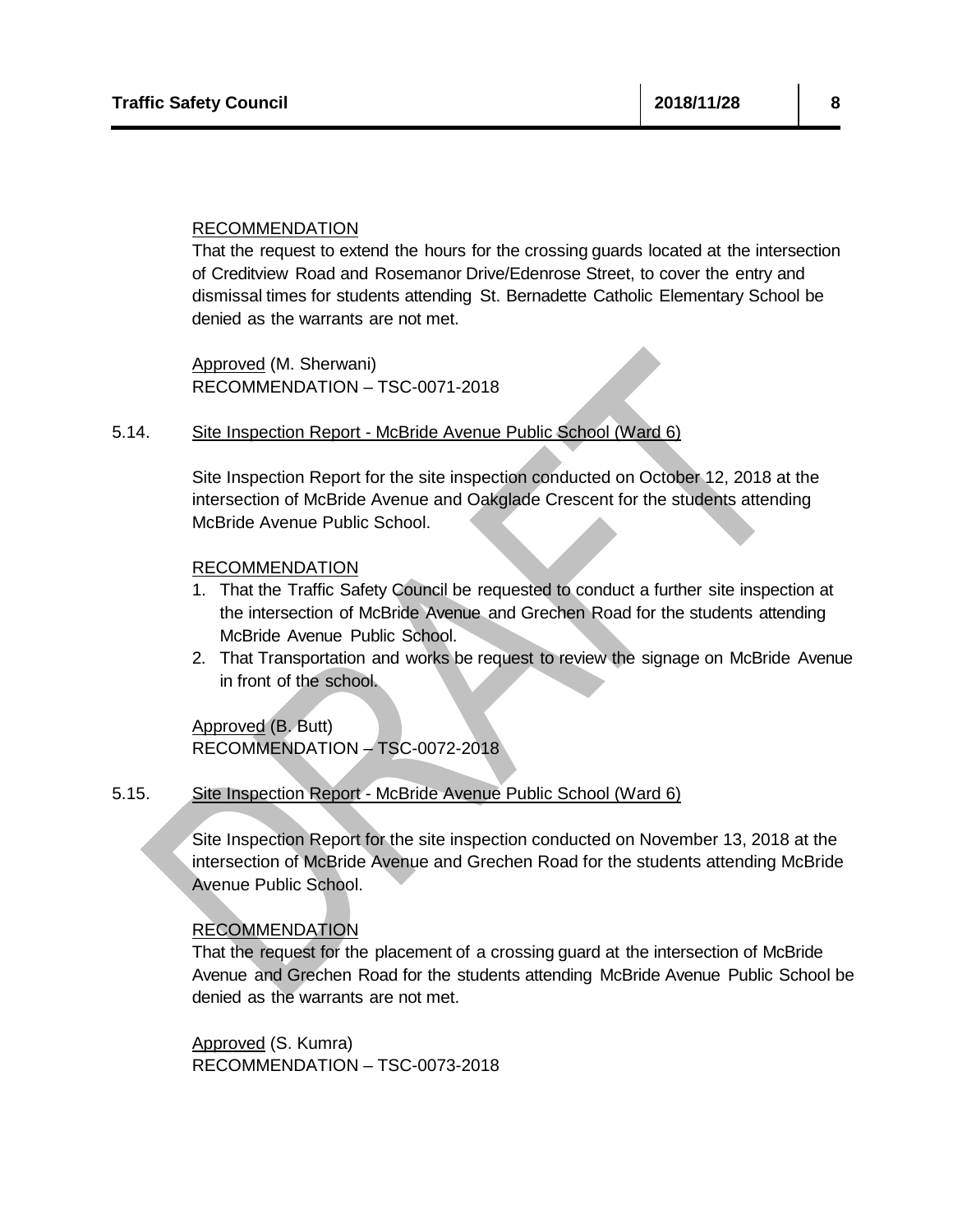## 5.16. Site Inspection Report - Christ the King Catholic Elementary School (Ward 8)

Site Inspection Report for the site inspection conducted on November 21, 2018 at the intersection of Garthwood Road and Marmac Crescent in front of Christ the King Catholic Elementary School.

## RECOMMENDATION

- 1. That the Request for the placement of a crossing guard at the intersection of Garthwood Road and Marmac Crescent, in front of Christ the King Catholic Elementary School be denied as the warrants are not met.
- 2. That Transportation and Works be requested to consider the following:
	- a. review the signage on Garthwood Road, including "No U-Turn and driveway prohibitions
	- b. replace faded signage and intersection prohibitions to meet current standards
- 3. That Parking Enforcement be requested to enforce "No Stopping" Prohibitions between the peak times of 8:30 - 8:50 AM and from 3:05 - 3:25 PM, once signage is in place.
- 4. That Peel Regional Police be requested to enforce U-Turn Prohibitions once "No U-Turn" zone between the peak times of 8:30 - 8:50 AM and from 3:05 - 3:25 PM, as time and resources permit, once the No U-Turn zone is properly signed.

Approved (Councillor S. McFadden) RECOMMENDATION – TSC-0074-2018

## 5.17. Resignation of Traffic Safety Council Citizen Member

That the resignation from Ajay Sharma, Citizen Member of Traffic Safety Council be received.

Approved (Councillor S. McFadden) RECOMMENDATION – TSC-0075-2018

5.18. 2019 Traffic Safety Council Meeting Schedule

## RECOMMENDATION

That the email dated November 5, 2018 from Angie Melo, Legislative Coordinator entitled 2019 Traffic Safety Council Meeting dates be received for information.

Approved (H. Relf) RECOMMENDATION – TSC-0076-2018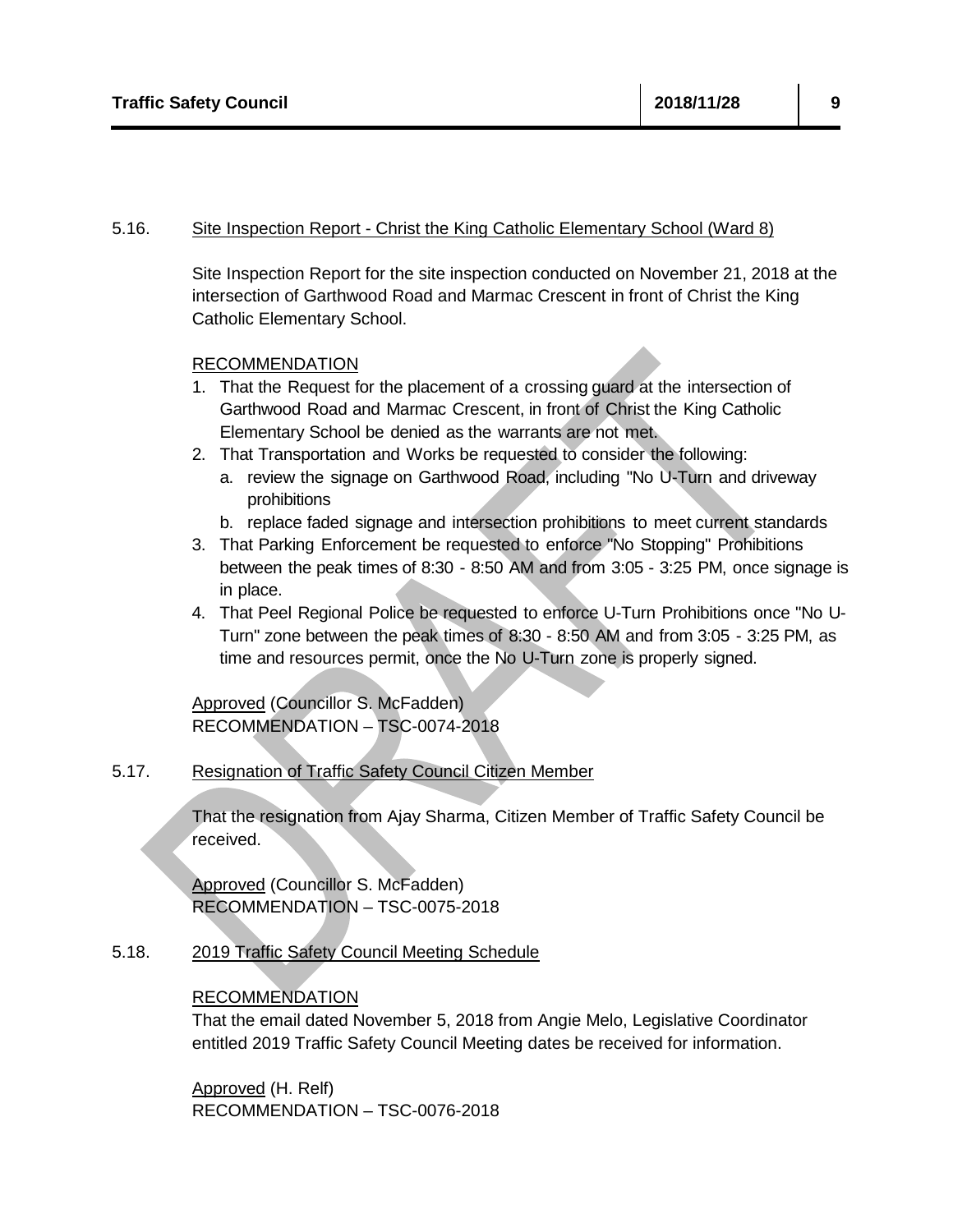## 5.19. Rehabilitation Work in School Zones

That the update from Peter Westbrook, Chair, Traffic Safety Council, with respect to the concerns at Dixie Public School in relation to rehabilitation work in school zones, be received for information.

Approved (H. Relf) RECOMMENDATION – TSC-0077-2018

## 5.20. Peel District School Board's Annual Parent Conference

That the update with respect to the participation of Traffic Safety Council Members at the Peel District School Board's Parent Conference be received for information. Approved (B. Butt) RECOMMENDATION – TSC-0078-2018

## 5.21. Nominations - 2018 Dr. Arthur Wood Award

- 1. That Heather Relf, Citizen Member, Traffic Safety Council, be named the recipient of the 2018 Dr. Arthur Wood Award.
- 2. That the cost of approximately \$190.00 be approved for the purchase of a plaque to present to the recipient of the 2017 Dr. Arthur Wood Award.

Approved (B. Butt) RECOMMENDATION – TSC-0079-2018

# 6. SUB COMITTEE REPORTS

6.1. Public Information Subcommittee Report dated November 16, 2018

## RECOMMENDATION

That the Public Information Subcommittee Report dated November 16, 2018 be received for information.

Approved (T. Coulson) RECOMMENDATION – TSC-0080-2018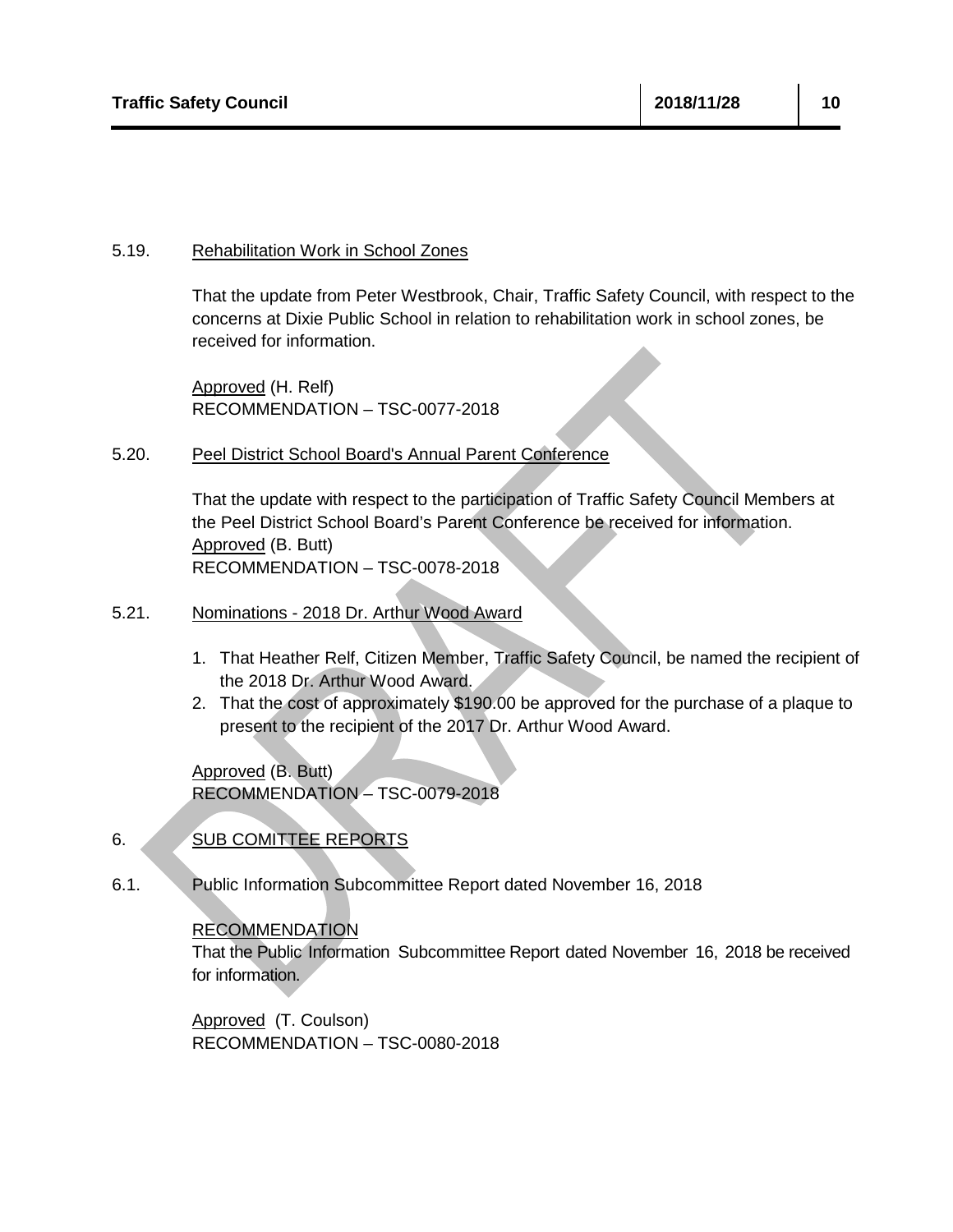.

The following Recommendation emanated from the Public Information Subcommittee Meeting on November 16, 2018.

## RECOMMENDATION

- 1. That the 2018 Wilde Wood Award for School Zone Safety be awarded to the following schools that have demonstrated that they have a team of staff and/ or volunteers that deserve to be recognized for the efficient operation of the School Zone Safety (Kiss & Ride) Program and promote and/or encourage active transportation to and from school.
	- a. St. Alfred Catholic Elementary School (Ward 3)
	- b. St. Barbara Catholic Elementary School (Ward 11)
	- c. Derry West Village Public School (Ward 11)
	- d. Hillside Public School (Ward 2)
- 2. That \$2,000.00 (\$500.00 per school) be allocated for awarding the recipients of the 2018 Wilde Wood Award.

Approved (T. Coulson) RECOMMENDATION – TSC-0081-2018

## 7. PARKING ENFORCEMENT REPORT

7.1. Parking Enforcement in School Zones Report - June 2018

## RECOMMENDATION

That the Parking Enforcement in School Zones Report for June 2018 be received for information.

Approved (L. Goegan) RECOMMENDATION – TSC-0082-2018

7.2. Parking Enforcement in School Zones Report - September 2018

## RECOMMENDATION

That the Parking Enforcement in School Zones Report for September 2018 be received for information.

Approved (L. Goegan) RECOMMENDATION – TSC-0083-2018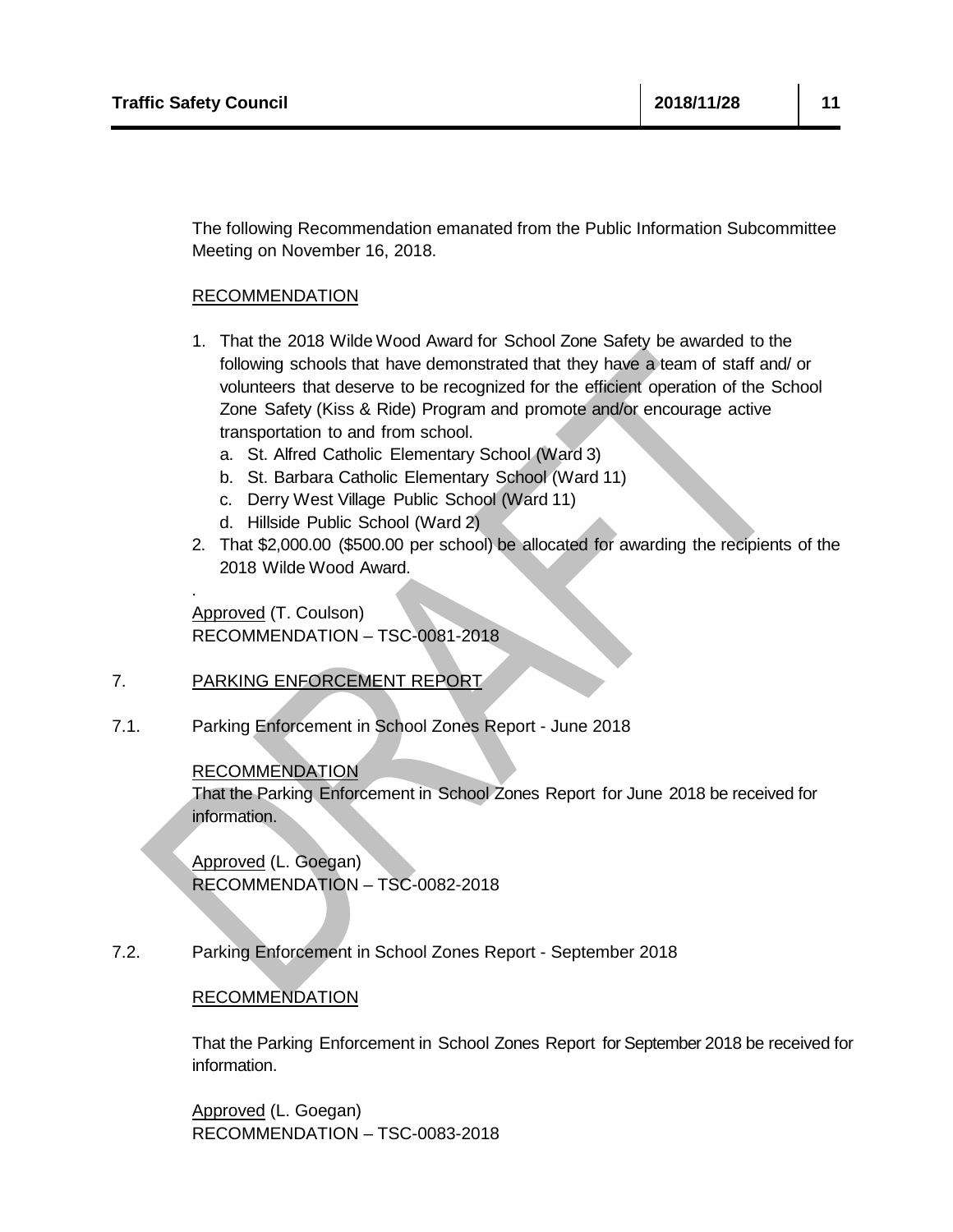## 7.3. Parking Enforcement in School Zones Report - October 2018

## RECOMMENDATION

That the Parking Enforcement in School Zones Report for October 2018 be received for information.

Approved (L. Goegan) RECOMMENDATION – TSC-0084-2018

## 8. TRANSPORTATION AND WORKS ACTION ITEMS

8.1. Transportation and Works Action Items List - October 2018

## RECOMMENDATION

That the Transportation and Works Action Items List for June 2018 be received for information.

Approved (B. Butt) RECOMMENDATION – TSC-0085-2018

## Additional Agenda Items

#### 5.22 Site Inspection Report – Ruth Thompson Middle School (Ward 10)

Site Inspection Report for the site inspection conducted on September 11, 2018 at the intersection of Deepwood Heights and Freshwater Drive for the students attending Ruth Thompson Middle School.

## RECOMMENDATION

- 1. That Traffic Safety Council be requested to conduct a further site inspection at the intersection of Deepwood Heights and Freshwater Drive for the students attending Ruth Thompson Middle School.
- 2. That Transportation and Works be requested to review the signage on Freshwater Drive in front of Ruth Thompson Middle School.
- 3. That the Peel District School Board be requested to review the operation of the Kiss and Ride at Ruth Thompson Middle School.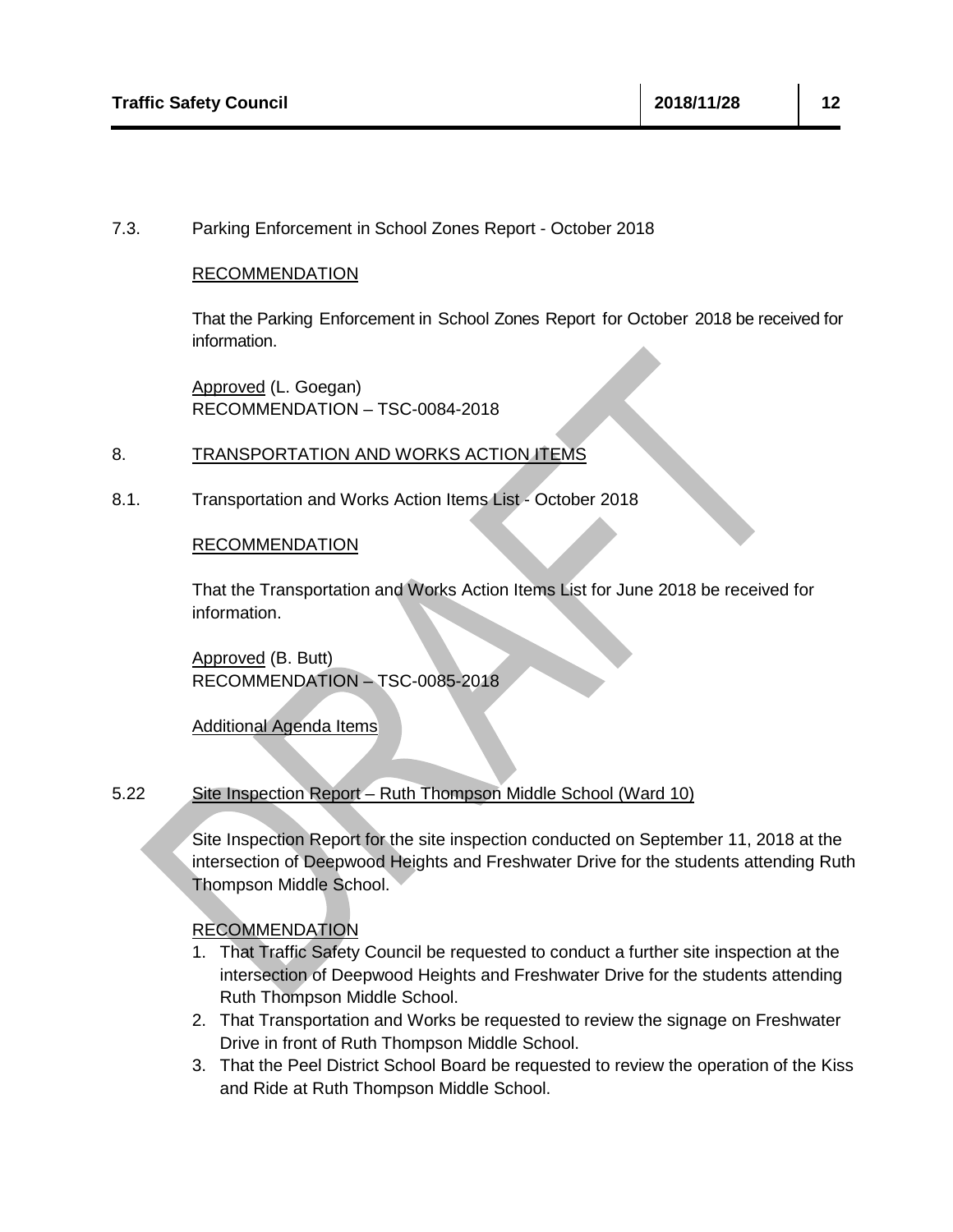- 4. That Peel Regional Police be requested to enforce moving violations on Freshwater Drive in front of Ruth Thompson Middle School between the peaks times of 7:50 – 8:15 AM and from 2:20 – 2:45 PM as time and resources permit.
- 5. That Parking Enforcement be requested to enforce "No Stopping/No Parking" violations on Freshwater Drive in front of Ruth Thompson Middle School and on Deepwood Heights between the peak times of 7:50 – 8:15 AM and from 2:20 – 2:45 PM.

Approved (Councillor S. McFadden) RECOMMENDATION – TSC-0086-2018

#### 5.23 Site Inspection Report – Ruth Thompson Middle School (Ward 10)

Site Inspection Report for the site inspection conducted on October 15, 2018 at the intersection of Deepwood Heights and Freshwater Drive for the students attending Ruth Thompson Middle School.

## RECOMMENDATION

- 1. That the request for the placement of a crossing guard at the intersection of Deepwood Heights and Freshwater Drive for the students attending Ruth Thompson Middle School be denied as the warrants are not met.
- 2. That Transportation and Works be requested to review the signage on Freshwater Drive in front of Ruth Thompson Middle School.
- 3. That the Peel Regional Police be requested to blitz Freshwater Drive in Front of Ruth Thompson Middle School between the peak times of 7:50 – 8:25 AM and from 2:20 – 2:45 PM as time and resources permit.
- 4. That Parking Enforcement be requested to blitz the "No Stopping/No Parking" prohibitions on Freshwater Drive in front of Ruth Thompson Middle School and on Deepwood Heights between the peak times of 7:50 – 8:25 AM and from 2:20 – 2:45 PM.

Approved (Councillor S. McFadden) RECOMMENDATION – TSC-0087-2018

#### 5.24 Site Inspection Report – St. Marcellinus Secondary School and Mississauga Secondary School (Ward 11)

Site Inspection Report for the site inspection conducted on October 17, 2018 at the intersection of Mavis Road and Courtneypark Drive for the students attending St. Marcellinus Secondary School and Mississauga Secondary School.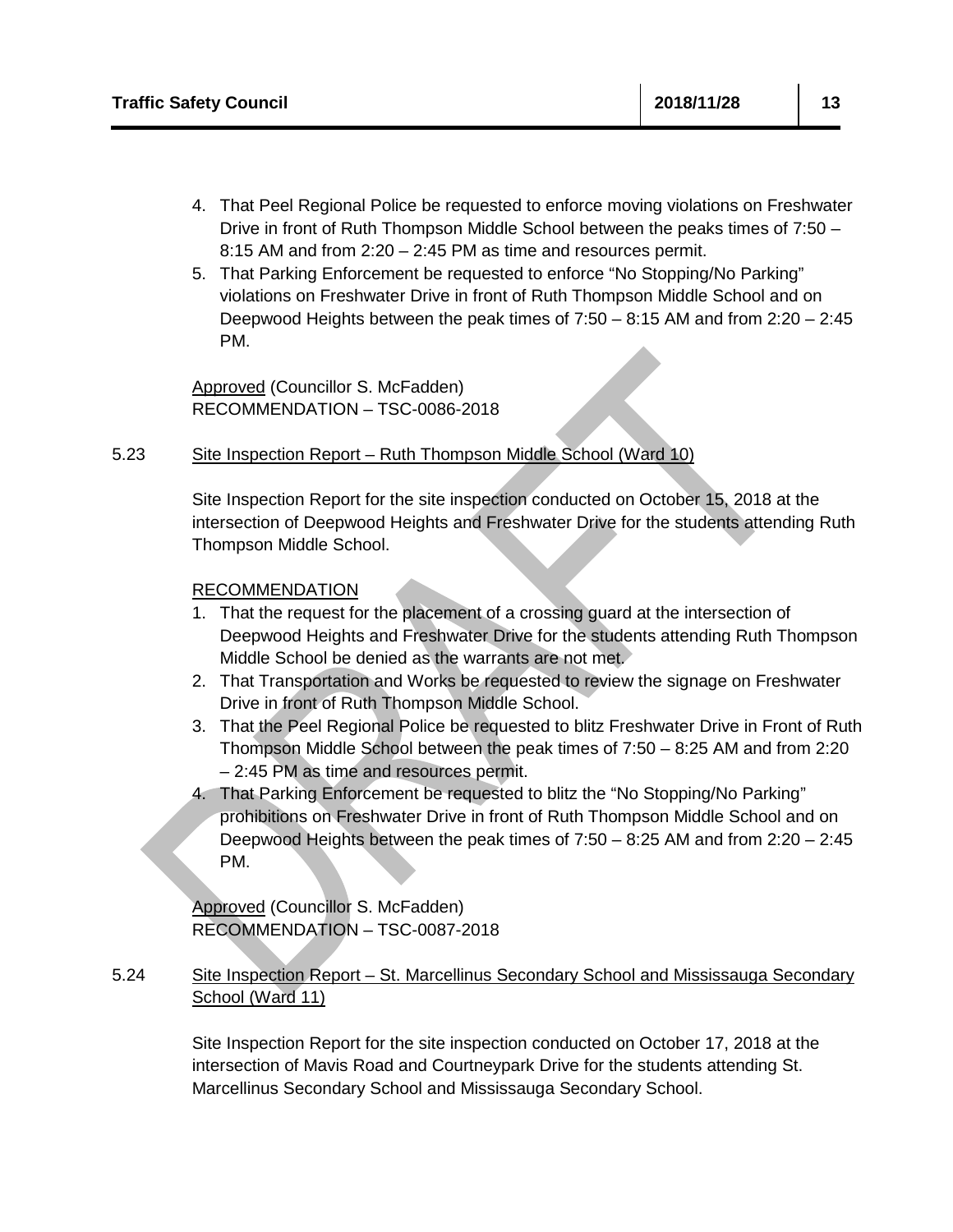- 1. That Parking Enforcement be requested to enforce the "No Stopping" violations on Courtneypark Drive in front of St. Marcellinus Catholic Secondary School between the peak times of  $7:45 - 8:25$  AM.
- 2. That the Principal of St. Marcellinus Catholic Secondary School be request to continue to remind students to only enter the crosswalk when the white walking man is indicated on traffic light.
- 3. That Transportation and Works be requested to ensure that during the Mavis Road construction project, that either the north leg or south leg of Mavis Road and Courtneypark Drive remain open at all times during the school year (September to June) for students to be able to access Mississauga Secondary School and St. Marcellinus Catholic Secondary School.

Approved (D. Suess) RECOMMENDATION – TSC-0088-2018

#### 5.25 Site Inspection Report – Erin Mills Middle School (Ward 8)

Site Inspection Report for the site inspection conducted on October 18, 2018 at the intersection of Glen Erin Drive and Burnhamthorpe Road West for the students attending Erin Mills Middle School.

RECOMMENDATION

That the Site Inspection Report for the site inspection conducted on October 18, 2018 at the intersection of Glen Erin Drive and Burnhamthorpe Road West for the students attending Erin Mills Middle School be received for information.

Approved (B. Butt) RECOMMENDATION – TSC-0089-2018

5.26 Site Inspection Report – St. Elizabeth Seton Catholic Elementary School (Ward 9)

> Site Inspection Report for the site inspection conducted on October 23, 2018 at the intersection of Glen Erin Drive and Windwood Drive for the students attending St. Elizabeth Seton Catholic Elementary School.

## RECOMMENDATION

1. That the request for the placement of a crossing guard at the intersection of Glen Erin Drive and Windwood Drive for the students attending St. Elizabeth Seton Catholic Elementary School be denied as the warrants are not met.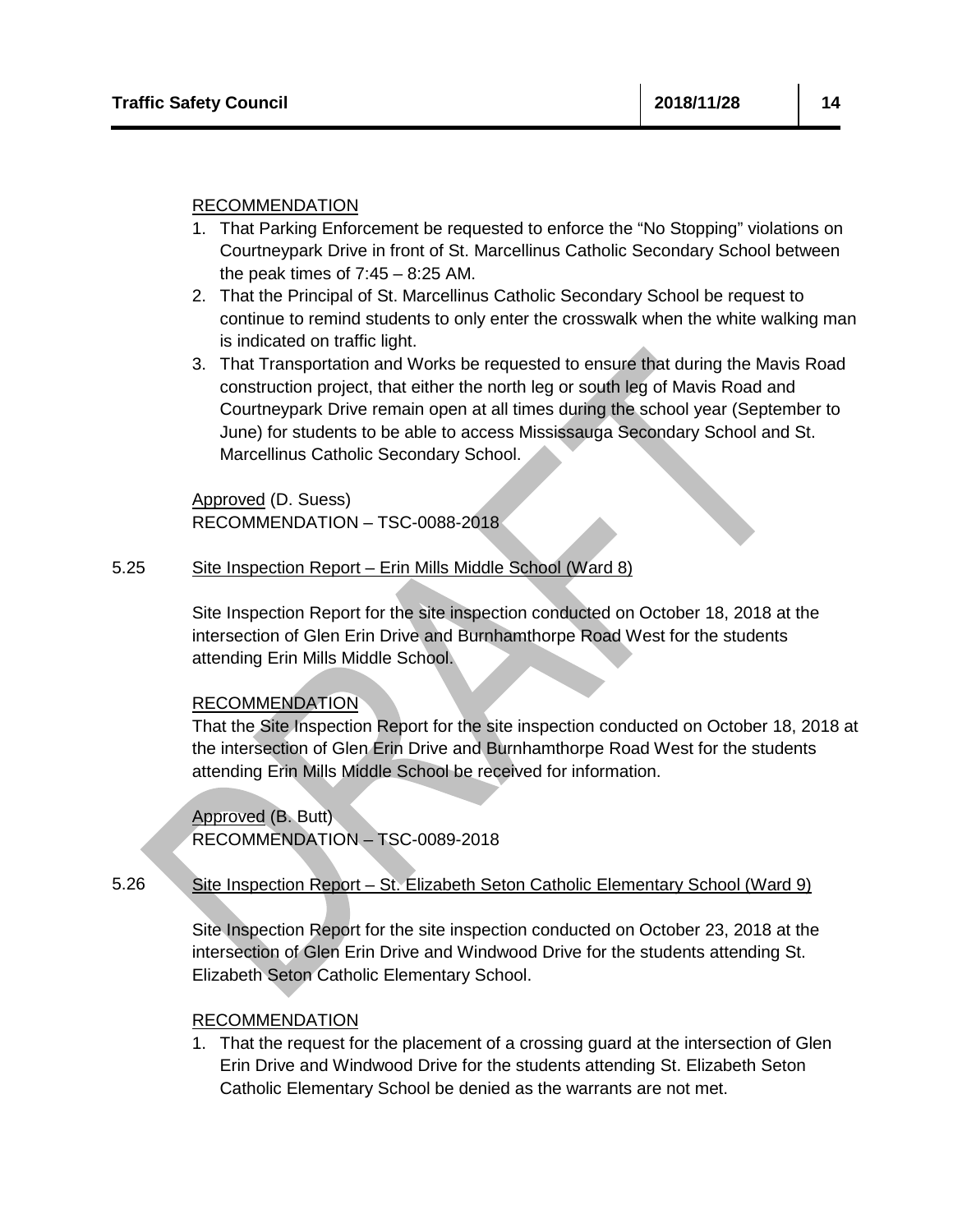.

2. That Transportation and Works be requested to review the timing of the traffic signal at Glen Erin Drive and Windwood Drive to ensure that it is set at a slow walking speed for students attending St. Elizabeth Seton Catholic Elementary School.

Approved (H.Relf) RECOMMENDATION – TSC-0090-2018

#### 5.27 Site Inspection Report – Artesian Drive Public School (Ward 8)

Site Inspection Report for the site inspection conducted on October 25, 2018 at the intersection of Artesian Drive and Fullwell Road for the students attending Artesian Drive Public School.

## RECOMMENDATION

- 1. That the request for the placement of a crossing guard at the intersection of Artesian Drive and Fullwell Road for the students attending Artesian Drive Public School be denied as the warrants are not met.
- 2. That Parking Enforcement be requested to enforce the "No Stopping" prohibitions on both Artesian Drive and Fullwell Road between the peak times of 8:15 – 8:35 AM and from 2:40 – 3:05 PM for the students attending Artesian Drive Public School.
- 3. That Transportation and Works be requested to review the signage on Artesian Drive in front of Artesian Drive Public School.

Approved (S. Kumra) RECOMMENDATION – TSC-0091-2018

#### 5.28 Site Inspection Report – St. Bernard of Clairvaux Catholic Elementary School (Ward 10)

Site Inspection Report for the site inspection conducted on November 7, 2018 at the intersection of Tacc Drive and Trailbank Drive for the students attending St. Bernard of Clairvaux Catholic Elementary School.

## RECOMMENDATION

That the times operation by the crossing guard at the intersection of Tacc and Trailbank Drive be extended by 5 minutes in the morning entry and afternoon dismissal to accommodate the students attending St. Bernard of Clairvaux Catholic Elementary School.

Approved (Councillor S. McFadden) RECOMMENDATION – TSC-0092-2018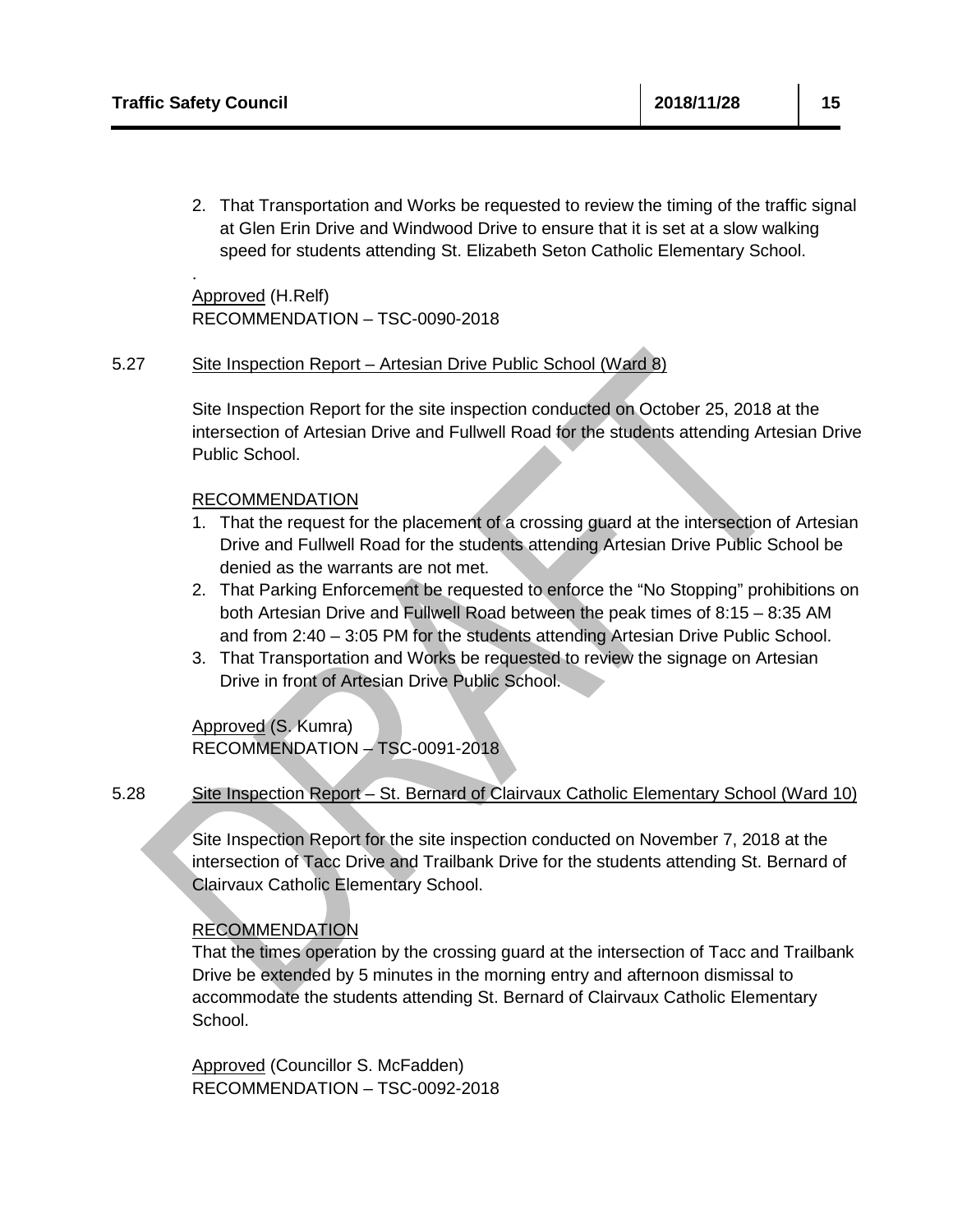#### 5.29 Site Inspection Report - Dixie Public School (Ward 3)

Site Inspection Report for the site inspection conducted on November 8, 2018 at the intersection of Queen Frederica Drive and Gripsholm Road for the students attending Dixie Public School.

## RECOMMENDATION

That the request for the placement of a crossing guard at the intersection of Queen Frederica Drive and Gripsholm Road for the students attending Dixie Public School be denied as the warrants are not met.

Approved (Councillor C. Fonseca) RECOMMENDATION – TSC -0093-2018

#### 5..30 Site Inspection Report - Huntington Ridge Public School and St. Matthew Catholic Elementary School (Ward 4)

Site Inspection Report for the site inspection conducted on November 6, 2018 at the intersection of Huntington Ridge Drive and Confederation Parkway, for the students attending Huntington Ridge Public School and St. Matthew Catholic Elementary School.

### RECOMMENDATION

- 1. That the request for the placement of a second crossing guard at the intersection of Huntington Ridge Drive and Confederation Parkway for the students attending Huntington Ridge Public School and St. Matthew Catholic Elementary School be denied as the warrants are not met.
- 2. That Transportation and Works be requested to review the faded signage on Huntington Ridge Drive and pavement markings at the southwest corner of Huntington Ridge Drive and Confederation Parkway.
- 3. That Transportation and Works be requested to extend the timing on the traffic signal at Huntington Ridge Drive between the hours of 8:30 AM – 9:00 AM and from 3:20 PM to 3:50 PM

Approved (B. Butt) RECOMMENDATION – TSC – 0094-2018

#### 5.31 Site Inspection Report – St. Julia Catholic Elementary School (Ward 11)

Site Inspection Report for the site inspection conducted on November 15, 2018 at the intersection of Sombrero Way and Brass Winds Place/Viola Court for the students attending St. Julia Catholic Elementary School.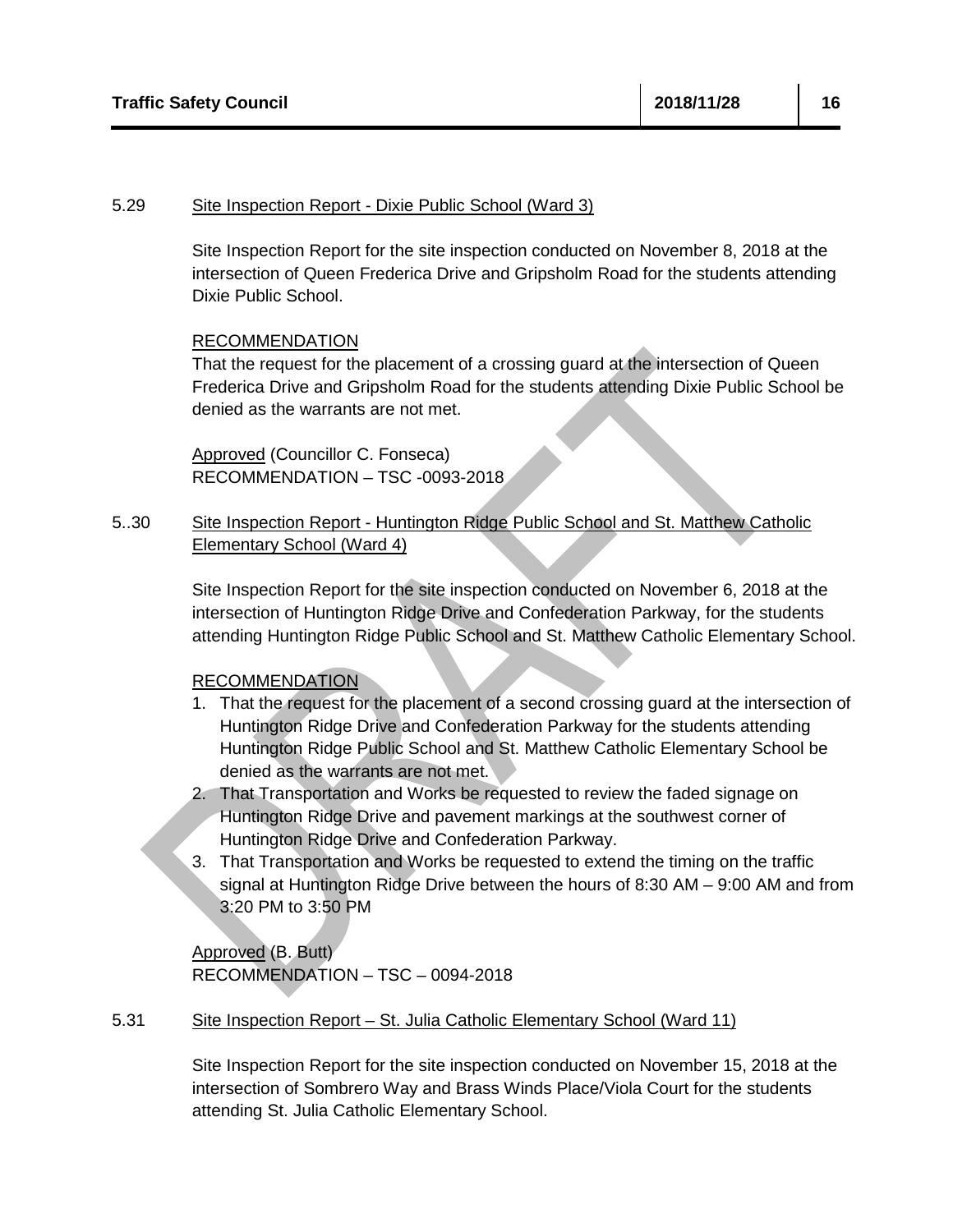- 1. That the crossing guard location not be relocated to Sombrero Way and Brasswinds Place as the volume and traffic behaviour on Sombrero Way would be hazardous for St. Julia Catholic Elementary School students and the crossing guard.
- 2. That Traffic Safety Council be requested to conduct a further inspection at the intersection of Sombrero Way and Second Line West for the students attending St. Julia Catholic Elementary School to determine the traffic flow if stop sign was removed on Second Line West.
- 3. That Peel Regional Police be requested to enforce speeding and traffic that creates third lane to bypass the queue of traffic on Sombrero Way eastbound between the times of 8:15 – 8:45 AM as time and resources permit for the students attending St. Julia Catholic Elementary School.

Approved (L. Goegan) RECOMMENDATION – TSC-0095-2018

#### 5.32 Site Inspection Report – St. Julia Catholic Elementary School (Ward 11)

Site Inspection Report for the site inspection conducted on November 26, 2018 at the intersection of Sombrero Way and Second Line West for the students attending St. Julia Catholic Elementary School.

## RECOMMENDATION

- 1. That the crossing guard remain at the current location at Second Line West and Sombrero Way as the stop signs on Second Line West and on Sombrero Way provide protection for the students of St. Julia Catholic Elementary School and the crossing guard.
- 2. That Transportation and Works be requested to upgrade the school crossing pavement markings to zebra markings on Sombrero Way east leg for the students attending St. Julia Catholic Elementary School.

Approved (L. Goegan) RECOMMENDATION – TSC-0096-2018

#### 5.33 Site Inspection Report – Vista Heights Public School (Ward 11)

Site Inspection Report for the site inspection conducted on November 19, 2018 at 89 Vista Boulevard and on Roy Drive in front of Vista Heights Public School.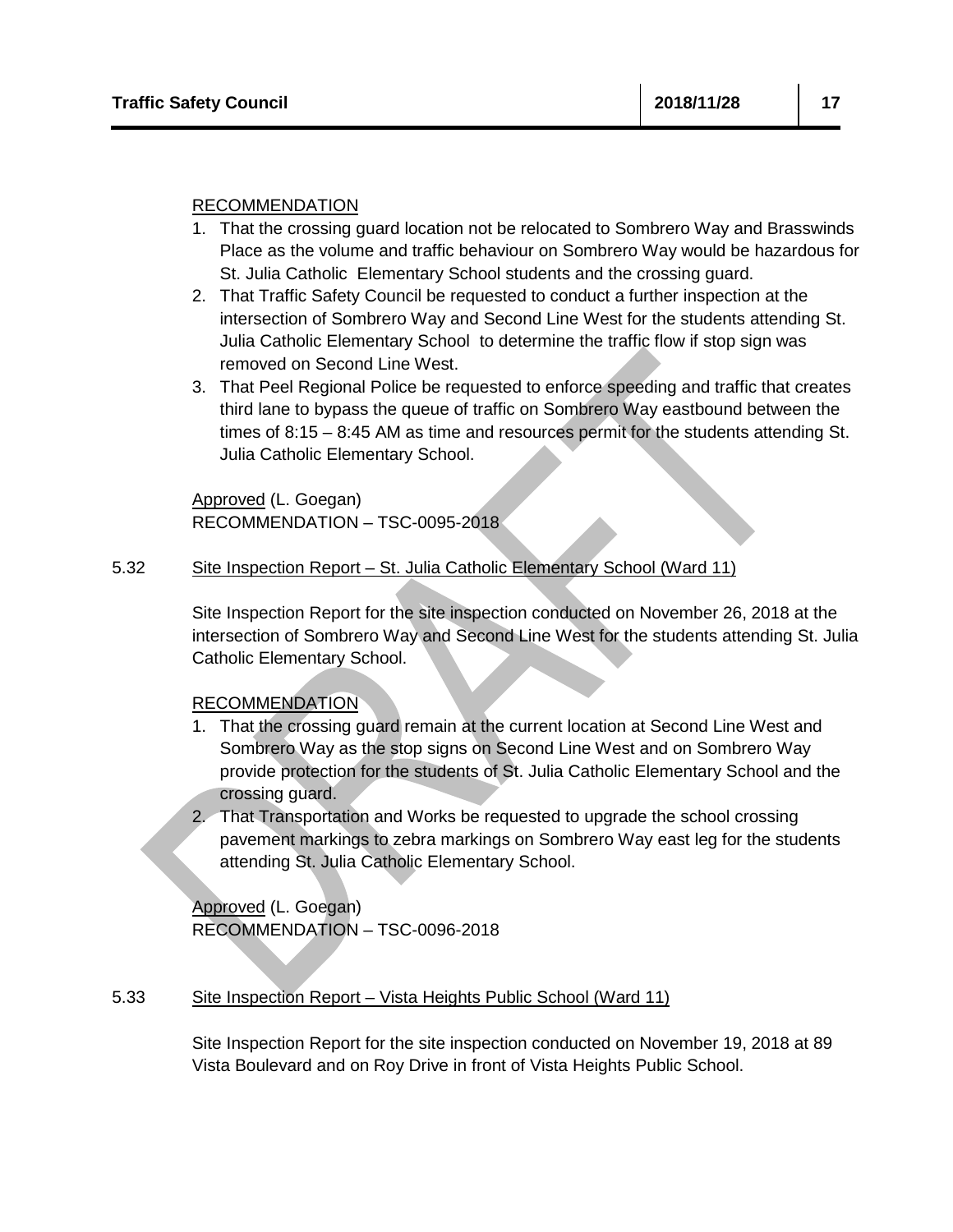- 1. That the principal of Vista Heights Public School be requested to continue to advise parents and students grade one and older to use the Kiss and Ride area instead of parking their vehicle on Roy Drive.
- 2. That Transportation and Works be requested to move the "No Stopping" sign just west of the school, south side, closer to the intersection of Roy Drive and that the corner prohibitions be installed on Roy Drive where it intersects with Vista Boulevard.
- 3. That Parking Enforcement be request to enforce "No Stopping" prohibitions on Sora Drive, Vista Boulevard and Roy Drive once the "No Stopping" Prohibitions are in place, between the peak times of 8:50 – 9:15 AM and from 3:20 – 3:45 PM.

Approved (B. Butt) RECOMMENDATION – TSC-0097-2018

#### 5.34 Site Inspection Report – Hillcrest Middle School (Ward 2)

Site Inspection Report for the site inspection conducted on November 20, 2018 at the intersection of Truscott Drive and Robillard Road for the students attending Hillcrest Middle School.

### RECOMMENDATION

- 1. That the request for the placement of a crossing guard at the intersection of Truscott Drive and Robillard Road for the students attending Hillcrest Middle School be denied as the warrants are not met.
- 2. That Transportation and Works, Road Safety Unit be requested to consider implementing a crossover at the walkway on the south side of Truscott Drive for students to cross Truscott Drive and access Hillcrest Middle School.

Approved (Councillor C. Fonseca RECOMMENDATION – TSC-0098-2018

## **The above noted recommendation was amended at General Committee on December 5th as follows:**

Notwithstanding the current policy, that a temporary placement of a crossing guard at the intersection of Truscott Drive and Robillard Road for the students attending Hillcrest Middle School be implemented while Transportation and Works Staff work on implementing a crossover at the walkway on the south side of Truscott Drive for students to cross Truscott Drive and access Hillcrest Middle School.